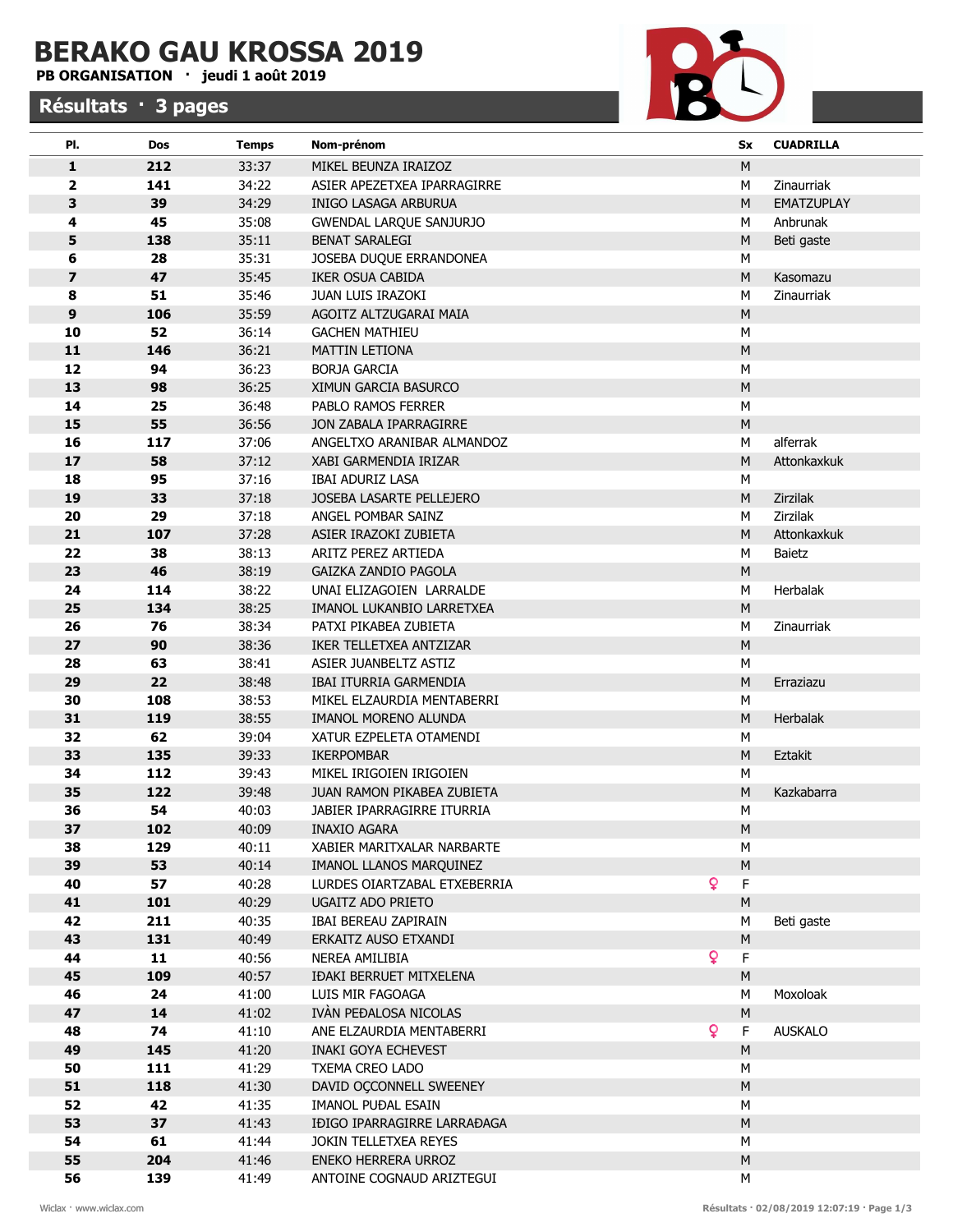| Pl. | Dos | Temps | Nom-prénom                    |              | Sx          | <b>CUADRILLA</b>   |
|-----|-----|-------|-------------------------------|--------------|-------------|--------------------|
| 57  | 75  | 42:05 | FELIX ALZATE SARRATEA         |              | M           | <b>EULIAK</b>      |
| 58  | 83  | 42:06 | UNAI ETXEGARAI ELGORRIAGA     |              | М           | Bai to!            |
| 59  | 133 | 42:09 | XUBAN FERNADEZ GUTIERREZ      |              | ${\sf M}$   |                    |
| 60  | 140 | 42:10 | JON CHARRITON                 |              | M           |                    |
| 61  | 128 | 42:21 | JOXE MARI ZAMORA AGUERRI      |              | ${\sf M}$   |                    |
| 62  | 36  | 42:28 | PEIO EZPELETA                 |              | M           |                    |
| 63  | 48  | 42:35 | AINHOA ETXEGARAI ELGORRIAGA   | ò            | F           |                    |
| 64  | 10  | 42:35 | ANDONI GARBISU                |              | М           | <b>Basurdeak</b>   |
| 65  | 84  | 42:37 | JON DE LA CRUZ ETXEGARAI      |              | ${\sf M}$   | Anbrunak           |
| 66  | 60  | 42:53 | SAINT MARTIN ANDER            |              | M           |                    |
| 67  | 210 | 43:08 | ANDONI OTXOTARENA             |              | ${\sf M}$   |                    |
| 68  | 35  | 43:38 | BEĐAT BARREDO TELLETXEA       |              | M           | Zirzilak           |
| 69  | 43  | 43:39 | <b>JON CHECA</b>              |              | ${\sf M}$   |                    |
| 70  | 21  | 43:44 | ALBERTO CHOCARRO VILLANUEVA   |              | M           |                    |
| 71  | 20  | 43:49 | IÃAKI ENDARA PETRIRENA        |              | ${\sf M}$   | Baietz             |
| 72  | 126 | 43:56 | MATTIN GERMAN GONZALEZ        |              | М           |                    |
| 73  | 41  | 43:57 | <b>IĐIGO PUĐAL ESAIN</b>      |              | ${\sf M}$   |                    |
| 74  | 85  | 43:58 | JOS_ LUIS TAPIA IGUZKIAGUIRRE |              | М           | <b>Baietz</b>      |
| 75  | 77  | 43:58 | ADRIAN GAJATE ALZATE          |              | ${\sf M}$   | <b>Baietz</b>      |
| 76  | 127 | 44:05 | RACION AGUIRRE ALDARABORDA    |              | M           |                    |
| 77  | 121 | 44:11 | JOSU JUANENA PETRIRENA        |              | ${\sf M}$   |                    |
| 78  | 124 | 44:29 | A.TROL TUZUR                  |              | M           | Zuztrapillok       |
| 79  | 79  | 44:31 | URTZI FAGOAGA □LVAREZ         |              | ${\sf M}$   | Bai to!            |
| 80  | 31  | 44:43 | IĐIGO GARMENDIA GOIKOETXEA    |              | ${\sf M}$   |                    |
| 81  | 32  | 44:43 | XABIER SATRUSTEGI GARZIA      |              | ${\sf M}$   |                    |
| 82  | 27  | 44:43 | KIKO ESKAMENDI IRIARTE        |              | M           |                    |
| 83  | 132 | 44:46 | AIMAR RODRIGUEZ ETXANDI       |              | ${\sf M}$   |                    |
| 84  | 23  | 44:50 | JOSEBA ERRANDONEA ASTONDOA    |              | М           | Anbrunak           |
| 85  | 125 | 44:56 | PEIO ITHURRIA                 |              | ${\sf M}$   |                    |
| 86  | 26  | 44:58 | BITTOR CHANTRE IRAZOKI        |              | M           | Eztakit            |
| 87  | 34  | 44:58 | IBON ERDOZAIN IBARRA          |              | M           | Eztakit            |
| 88  | 40  | 45:00 | IĐAKI ESKUDERO OLAZIREGI      |              | М           | Erraziazu          |
| 89  | 130 | 45:13 | VIKO TELETXEA ETXANDI         |              | ${\sf M}$   |                    |
| 90  | 113 | 45:58 | LEV BARO RINCON               |              | М           |                    |
| 91  | 82  | 46:07 | <b>JUANMA MOLINERO UGALDE</b> |              | M           | <b>XISKALARIAK</b> |
| 92  | 72  | 46:33 | RUBEN PEDROSA MEDINA          |              | M           | Eztakit            |
| 93  | 120 | 46:34 | MIKEL ESNAOLA URKIA           |              | M           | Eztakit            |
| 94  | 100 | 46:35 | JONE ZELAIETA LAZCANO         |              | М           | <b>Basurdeak</b>   |
| 95  | 64  | 46:36 | LURDES LAZCANO LEONIS         | ò            | F           |                    |
| 96  | 50  | 46:38 | ION ERRANDONEA                |              | М           | Salseroak          |
| 97  | 78  | 46:38 | OIHAN PIKABEA ELIA            |              | M           | Salseroak          |
| 98  | 56  | 46:39 | RUBEN ZAPIRAIN GONZALEZ       |              | М           | Anbrunak           |
| 99  | 49  | 46:39 | JOKIN IRAZOKI                 |              | ${\sf M}$   | Salseroak          |
| 100 | 59  | 46:40 | LOREA SAROBE                  | $\mathbf{Q}$ | $\mathsf F$ |                    |
| 101 | 147 | 47:08 | NAHIARA PIANO                 | ò            | F           |                    |
| 102 | 96  | 48:38 | JON FRANCO SALMERON           |              | ${\sf M}$   |                    |
| 103 | 71  | 48:38 | MATEO GONZALEZ ETXARRI        |              | ${\sf M}$   |                    |
| 104 | 97  | 48:40 | IÐAKI SALTERAIN OLAGUIBEL     |              | M           |                    |
| 105 | 148 | 48:47 | BENAT VILLANUEVA URABAIEN     |              | ${\sf M}$   |                    |
| 106 | 73  | 49:10 | ANTONIO RODRIGUEZ VAZQUEZ     |              | М           |                    |
| 107 | 67  | 49:12 | <b>IBON BEREAU BARCA</b>      |              | ${\sf M}$   | Moxoloak           |
| 108 | 209 | 49:23 | M.CARMEN URCHEGI              | ò            | F           |                    |
| 109 | 12  | 49:23 | USOA ZELAIETA ELIZONDO        | Q            | F           |                    |
| 110 | 13  | 49:23 | ION IRIBAR                    |              | ${\sf M}$   |                    |
| 111 | 92  | 49:24 | IKER IRIARTE ALTZUGARAI       |              | ${\sf M}$   |                    |
| 112 | 91  | 49:24 | ALAITZ ARANIBAR IPARRAGUIRRE  | ò            | F           |                    |
| 113 | 93  | 49:25 | IBAN TELLETXEA IRIBARREN      |              | ${\sf M}$   |                    |
| 114 | 103 | 49:31 | ESTIBALIZ GOIENETXE FAGOAGA   | Q            | F           | Ortzaizak          |
| 115 | 99  | 49:55 | ENEKO JORAJURIA               |              | ${\sf M}$   |                    |
| 116 | 3   | 50:18 | <b>JOXE ZUBIETA</b>           |              | М           |                    |
| 117 | 30  | 50:27 | TERESA IGOA DOZAGARAT         | $\bullet$    | F           | <b>Baietz</b>      |